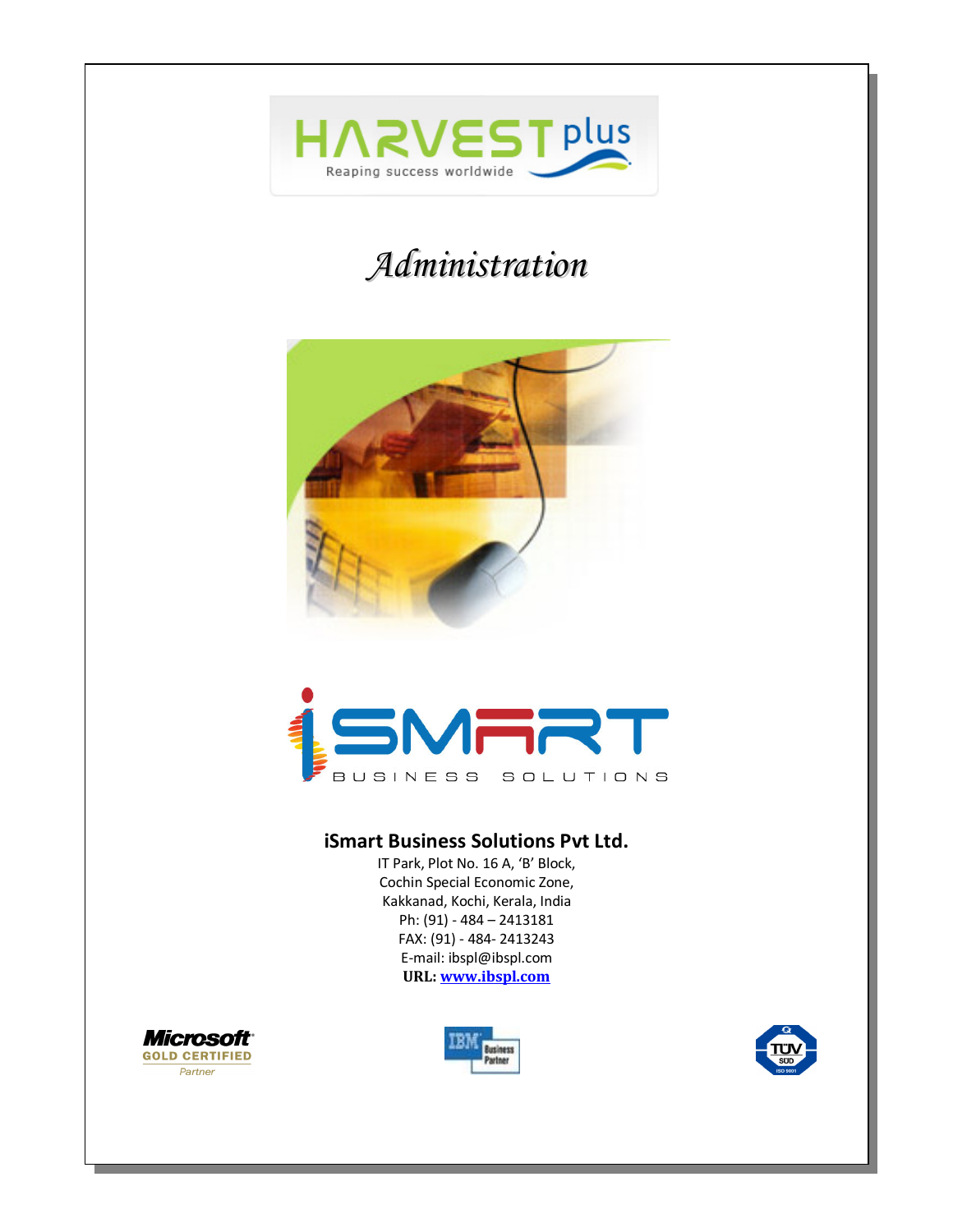

# **Index**





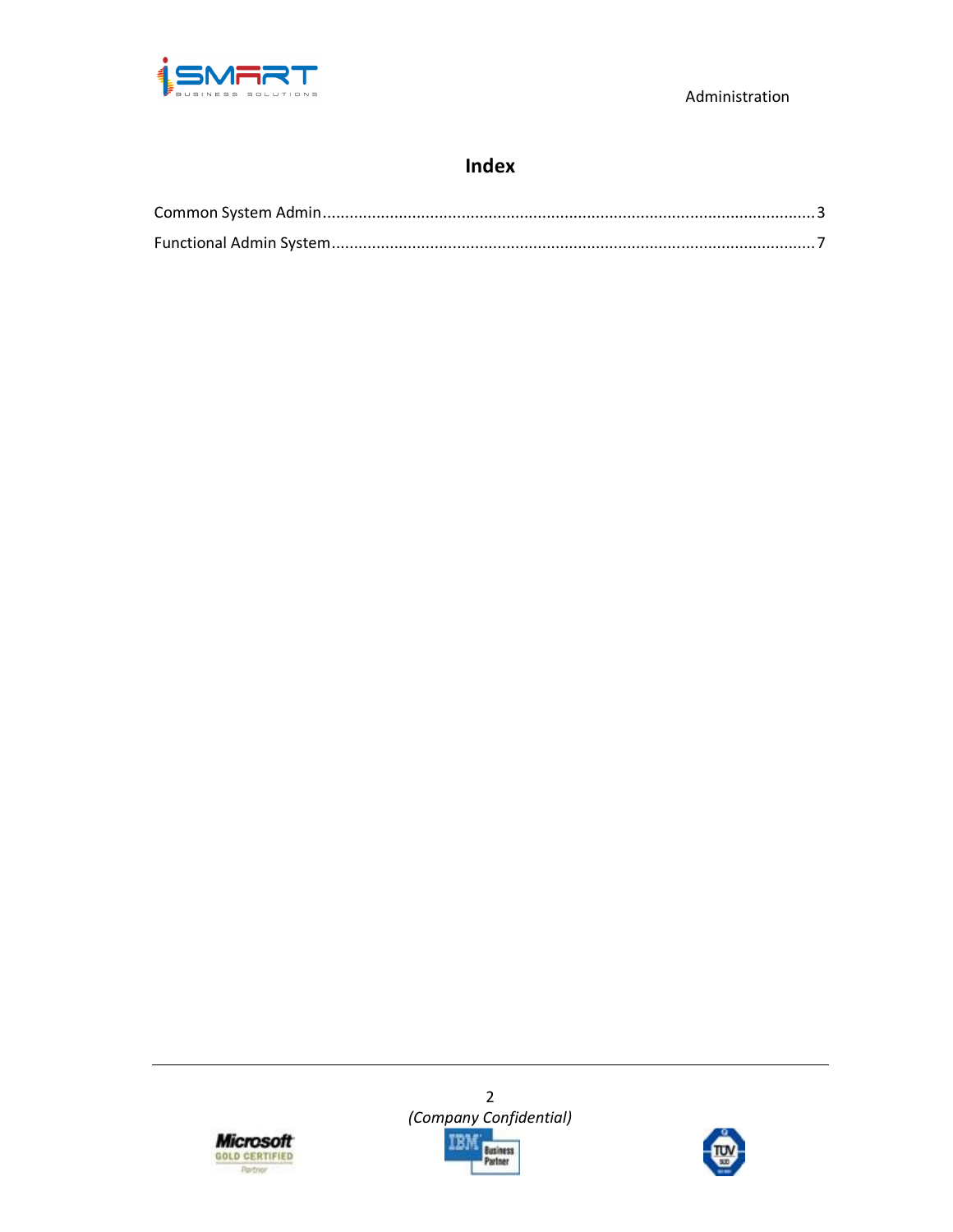

# **Common System Admin**

The HARVEST plus Common System Administration is designed to be used by the System Administrators. The user related and security related details of users can be maintained in this system.

Through this system you can assign various roles for the users of HARVEST plus. These roles and the user names defined can be used for setting the various levels of access rights to different modules of HARVEST plus. You can also assign the user access rights to the various menus of the system and you can assign the permissions over an entity, corresponding to the selected role and menu.

This system also allows you to set or deny the permissions over the objects, corresponding to the selected child role and entity. You can set attributes of selected entity that are accessible to the selected role and to the parent role of the selected role. You can create the rules for accessing various entities in the system and you can enforce the rules created on various roles. Some of the other features of this Common Administration module are Backup, Archival, Notification, Auditing etc.





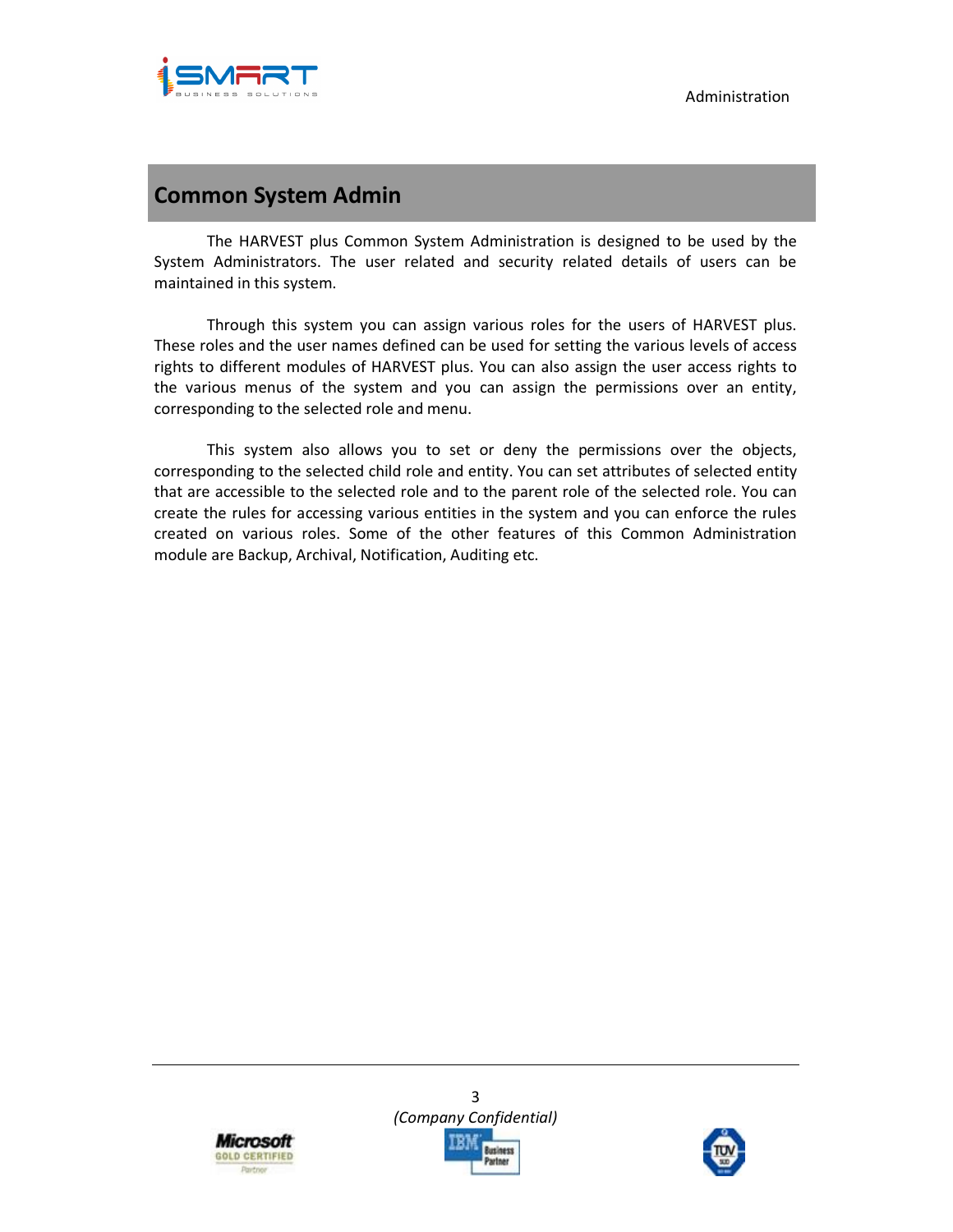

# **Main Features of Common System Admin**

This system provides interfaces to set up the system related functions like security, audit trail, backup and data transfer.

The main features of this system are described below:

- 1. **Security:** This system provides you with role based menu level, row level and column level security.
	- *Roles* are used to define the level of access rights to different modules. This provides essential security to modules.
	- The *Menu Access* screen is used to assign the access rights of the HARVEST plus users to the various menus of the system.
	- The *Access Rights* option is used to assign the permissions over an entity, corresponding to the selected role and menu.
	- The *Row Access* option is used to set or deny the permissions over the objects, corresponding to the selected child role and entity.
	- The *Attribute Access* screen is used to assign or restrict column level access to the child roles of a user. i.e. it can be used to restrict a child role from accessing certain columns in a particular entity.
	- The *Rules Manager* screen allows the user to create rules on various entities in the system. A rule allows viewing of selected set of values of an entity.
	- The *Rules Assignment* option allows you to enforce the rules created through *Rules Manager*, on various roles. This screen displays only those rules, which are created by the currently logged in role. Also, a role can force a rule on their child roles only.
- 2. **Backup:** This system allows you to take the backup of HARVEST plus database. It also provides in build backup up feature for data security.
	- The *Backup Database* screen is used to take the backup of Harvest Database. This screen provides provision to take the backup of OLTP (Online Transaction Processing) and Archival separately.
	- When modules are uninstalled, security data related to role-wise menu and attribute access is not retained. The *System Admin* screen is used to capture this data before uninstalling modules and then restore this captured data after re-installing the modules. You can import or export data to/ from the specified path. The file encryption key can also be





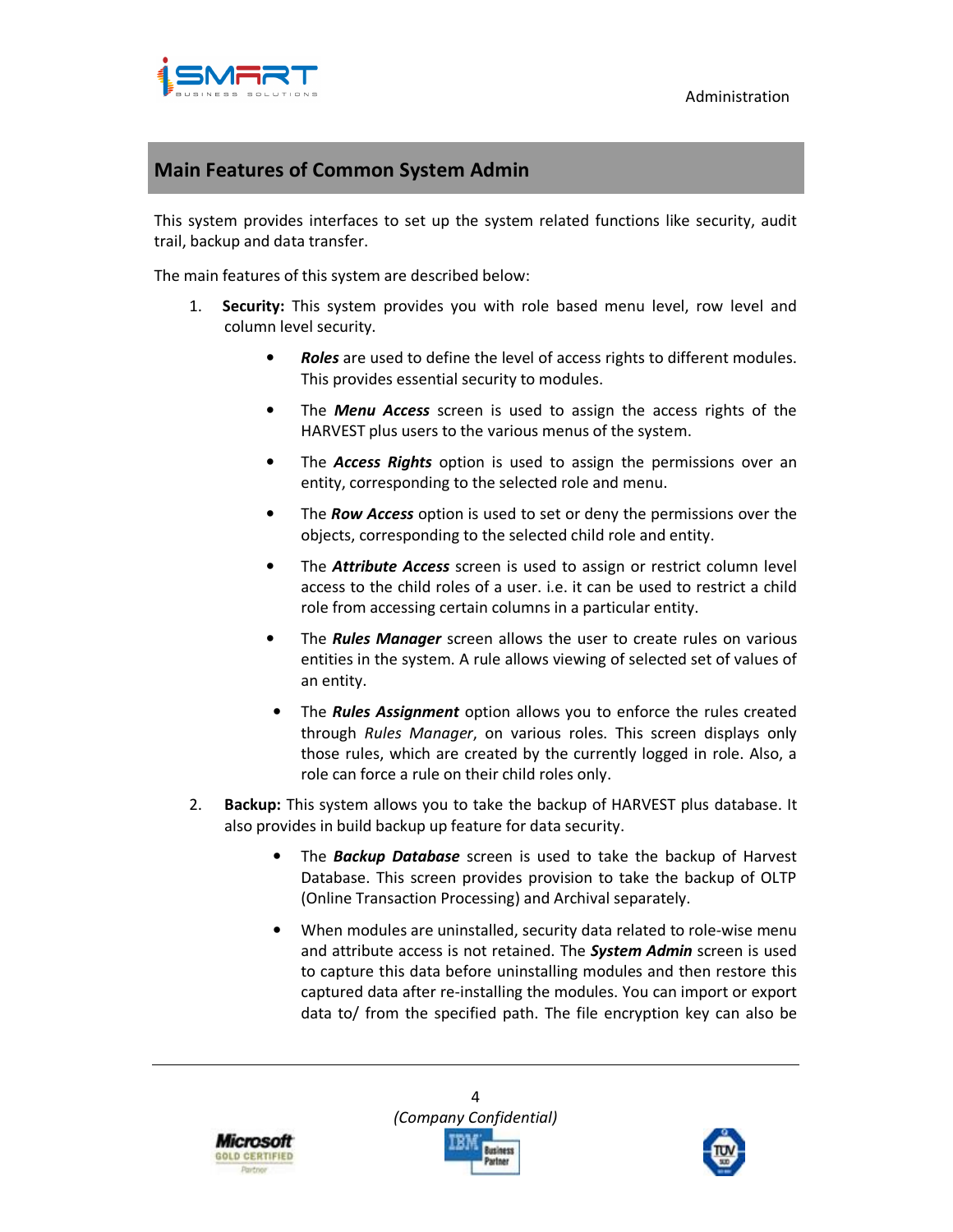

specified.

- 3. **Archival:** The data base size can be managed using the built in Archival module. Data archival is a process that removes inactive data from the live OLTP (Online Transaction Processing) database to another database or to a file.
	- The *Archival* screen enables the user to configure the settings for archival. You can also specify the period of archival and file to which archival is to be done. You can also specify the purge options and job options for archival.
	- The *Sign Archive* screen is used to sign the archive. Signing the archive file generates a hash code which helps us to check, whether archive file is tampered, while reimporting the data.
	- The *Archival Data Import* screen is used to import the data from an archive. You can also specify the path where data file is to be created and archive file from which data is to be imported.
	- The *Archival History* Screen is used to view the archival history of the specified archival definition.
	- The *Reimport History* screen is used to check the reimport history of the specified archival definition (name).
- 4. **Notification:** This System supports configurable notification which could be set for any business functionalities.
	- The *Notification Subscription* option allows you to create notifications for various entities. You can also specify whether the alert is to be raised at the time of insertion, updation or deletion, on the specified entity. You can also mention whether the notification is to be done through email or harvest popups.
	- The *Edit Subscription* option allows you to modify the notifications you had created through *Notification Subscription*. You can change or delete the conditions given corresponding to an entity, through this option. A subscription cannot be deleted if it is tagged to any Notification subscription entry.
- 5. **Data Transfer:** The data can be transferred from one location to another location using online technology like MSMQ as well as off line.
- 6. **Work Flow Management:** The system supports configurable workflow management.
- 7. **Data Import / Export:** The data can be imported from or exported to this system in any formats like Microsoft Excel or XML.
- 8. **SOA scheduler:** Through this system any business functionality could be scheduled





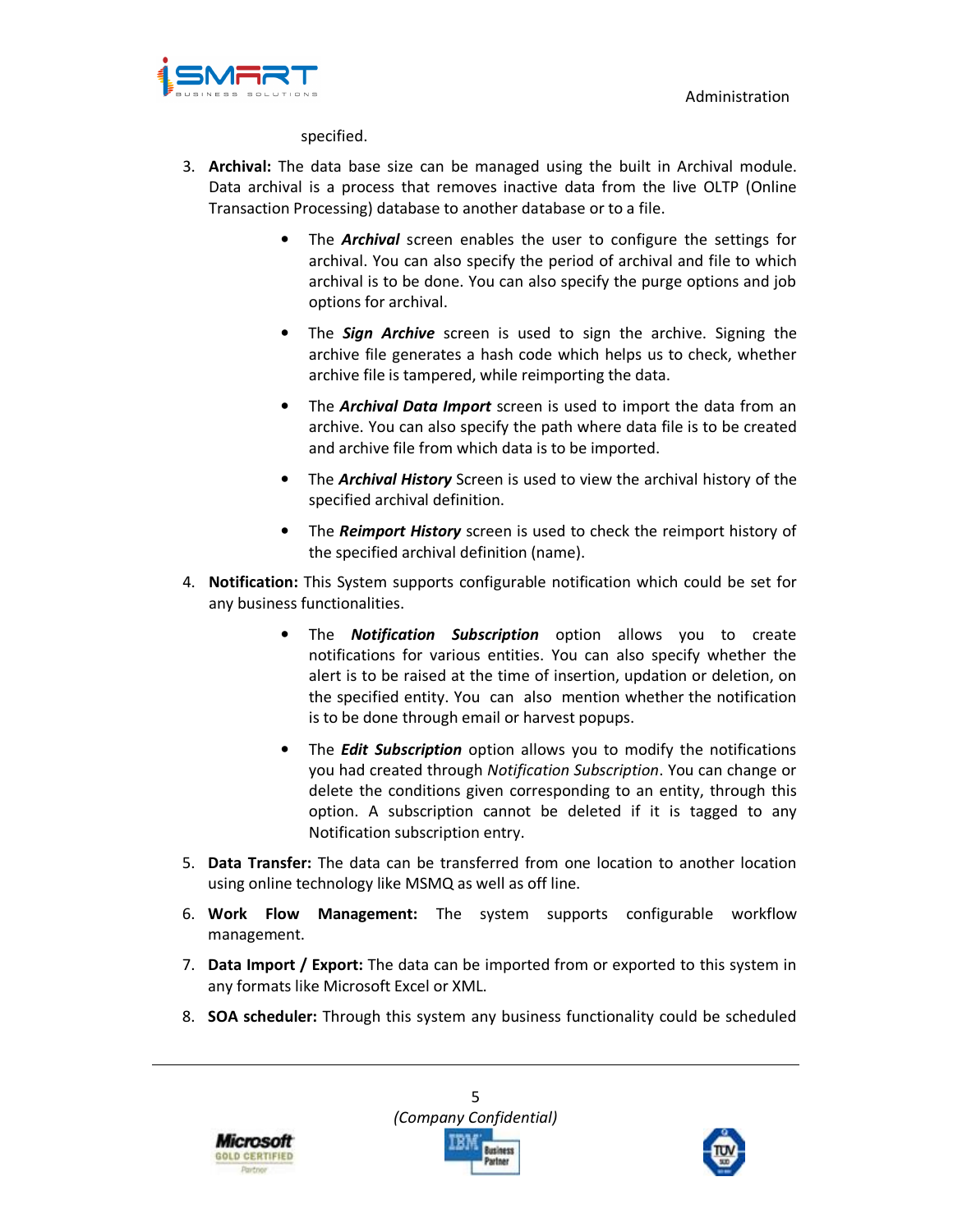Administration



and triggered using the *SOA scheduler*.

- 9. **Script Editor:** The business rules and validations can be customized with out touching the code, through in this system. This can be done with the use of *Script Editor* option, which allows you to enter the initial information about the dot net scripting and also enter the actual script, which is executed during run time. You can change the scripts but the administrator or support person who has knowledge in coding, does this change.
- 10. **Audit Trail:** This is very much helpful for auditing the changes taken place in the application data. Audit trail is a tool, which can be used in analyzing all kind of actions (Addition/Modification/Deletion/View/Print) that have taken place in the system by different users.





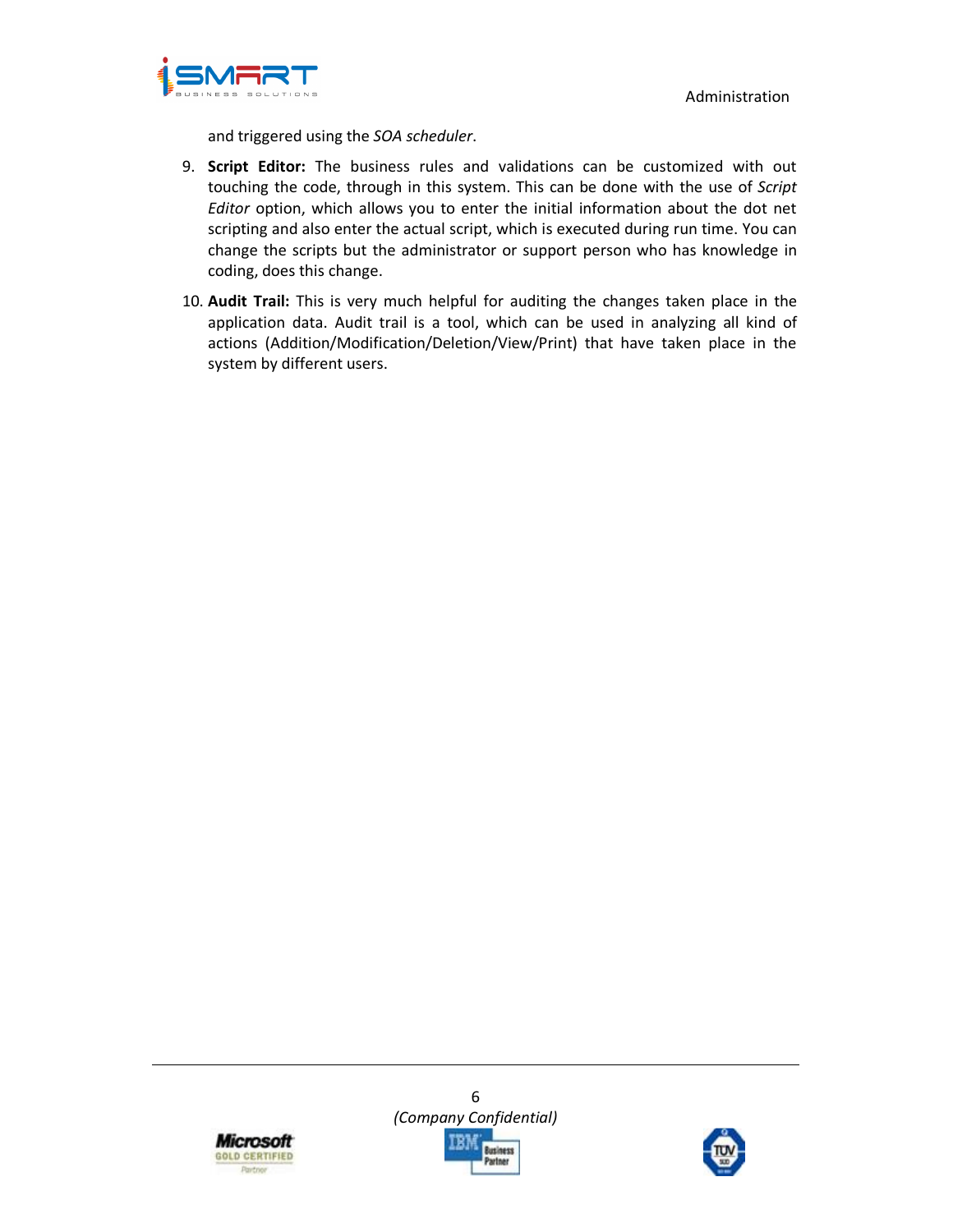

# **Functional Admin System**

The HARVEST plus Functional Administration System could be aptly defined as the 'Gateway to HARVEST plus'*.* It may be defined so, as it acts as the entrance into every other systems of 'HARVEST plus'. The main function of this system is to define the general master entries required for all other modules of the HARVEST plus System.

You can define the crop and the varieties of crops produced in the organization. The entities in the organization such as Company, Administrative Unit, Group, Geographic Unit, Department and Workplace can be defined through this system. The analysis type and code, accounts and group of accounts can be defined.

The details of materials used in the HARVEST system such as class of items, unit of measurement of items and also the details of items can be entered. The details of currency used, denomination types of currencies and amount rounding details can be specified through this system.

You can define the employees in the organization. The various details of the employees can be recorded. The holidays declared by the company and the dates on which the holidays are declared can be specified. The banks in which the company has transactions and also their branches can be defined using this system. The types of assets and also various assets belong to the company can be defined.

You can define the additional charges, suppliers and customers, general penalties to the out growers, employee shifts and nationality of employees through this system. You can also generate various checklists containing the details of all the entries made through this system.





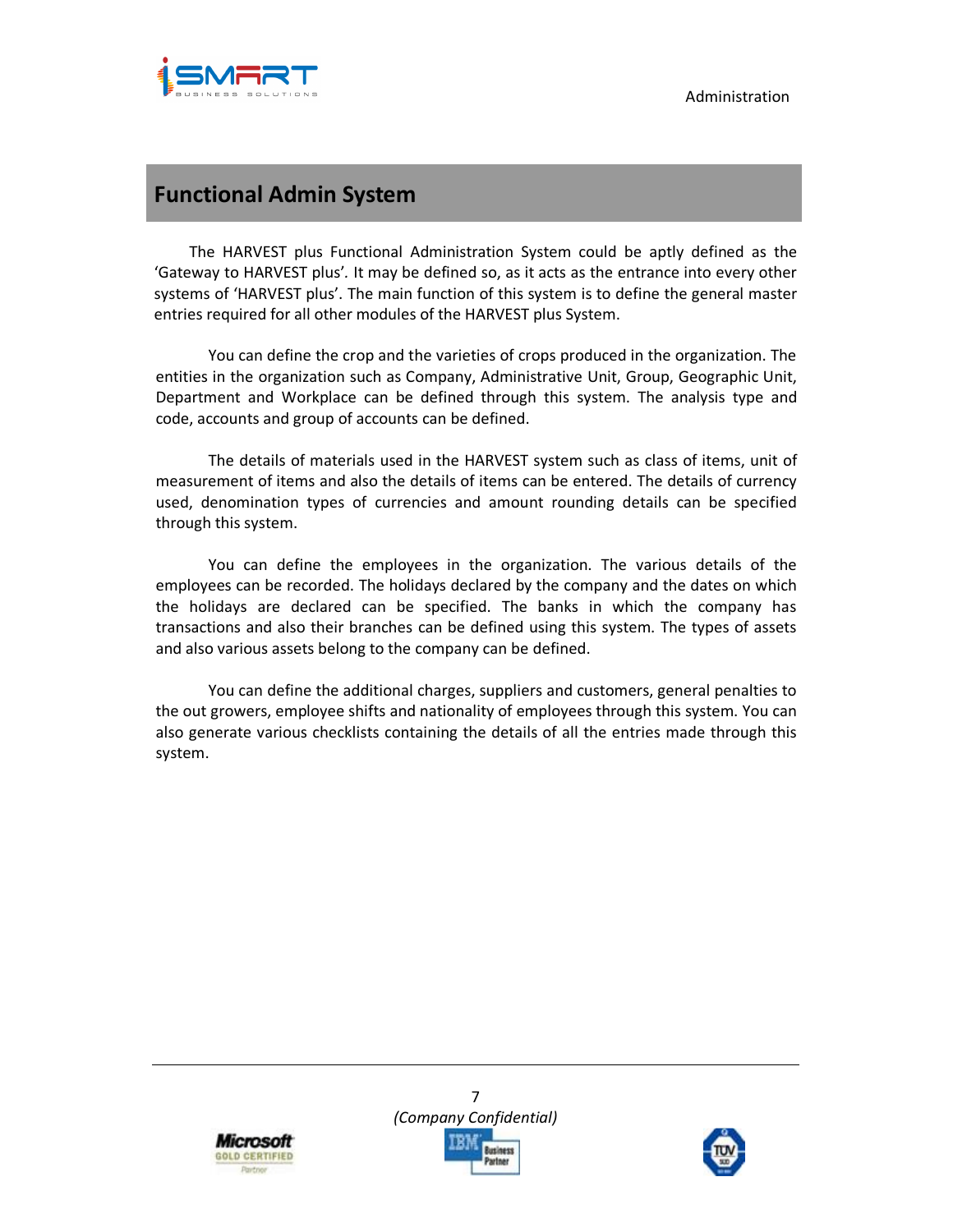

### **Main Features of Functional Admin System**

The main features of this system are listed below:

- 1) **General:** This section contains screens, which help in defining any additional properties (attributes) to existing masters.
	- The *Custom Properties* screen is used to add any additional properties (attributes) to existing masters like Employee, Suppliers, Company, etc after implementing the system without changing the source.
	- The *Master Value* screen displays various masters, used in different modules. Various master types and the corresponding master values are displayed.
	- The *Entity Display Settings* screen is used to define the attributes based on which the selected entity is to be searched in all the modules of HARVEST plus. You can define five attributes for each entity, based on priority. Whenever the entities set here are searched in any of the modules, the selection of attributes will be on the basis of the priority set here.
	- The *Crop Menu Relation* screen is used to tag the specified crop to different menus in various modules of the system.
- 2. **Produce:** This section contains screens that help in defining the crops and various varieties of the crops that are grown in the estates. You can also specify whether a crop is a major crop or not.
- 3. **Organization:** This section contains screens, which allows you to define the details of the companies to which HARVEST plus System installation is to take place, group offices of the companies, departments and workplaces in the company. This section also allows you to define the administrative units and the agricultural units coming under them in the company.
- 4. **Analysis**: This section contains screens, which help in defining the accounts to which all the financial transactions are to be recorded and the account groups for categorizing the accounts. The dimension types and the dimensions grouped under a dimension type can also be entered through the screens under this section.
	- The *Analysis Type* screen is used to define multi dimensional analysis of cost. Analysis types defined here will appear as a cost analysis dimension and this has to be selected at the time of recording transactions.
- 5. **Material**: This section contains screens, which help in defining the items for which a record is to be maintained.





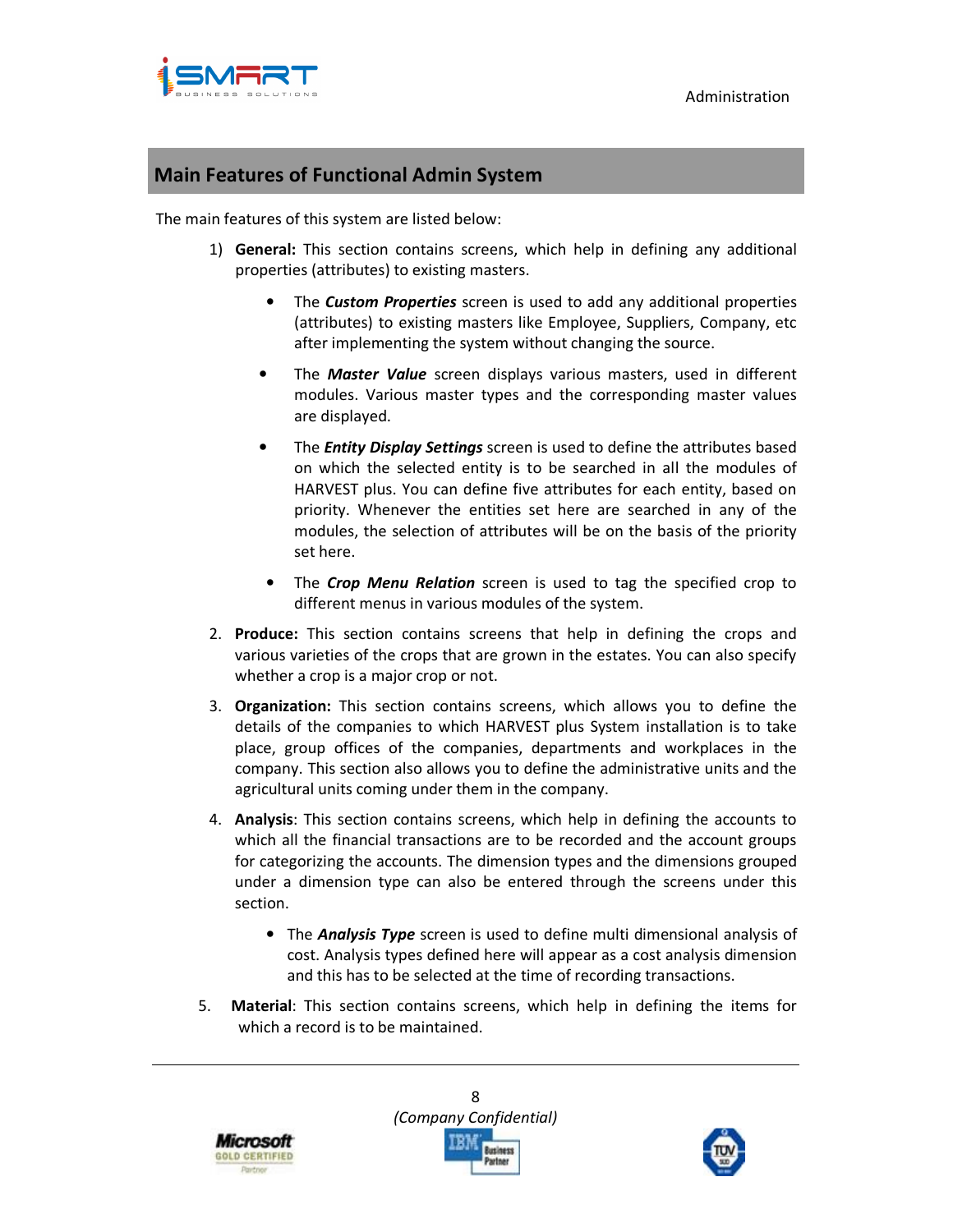

- You can also define various measurement units and the classes to which the items are to be grouped, through this section.
- The *UOM Conversion* screen is used to define conversion of units based on other units. You can enter the parent unit and the unit factor based on which the conversion of the units are to be performed.
- 6. **Currency:** This section contains screens, which help to define the currencies used for various transactions in the company and also denominations that help in cash payment. This section also allows you to define the currency denomination formats to be used in various modules of HARVEST plus. The details of the types of rounding i.e. the basis on which the amounts are to be rounded, is also captured through this section.
- 7. **Employee:** The screen in this section allows you to enter the details of the employees working in the organization.
- 8. **Asset:** This section contains screens, which helps you to define the assets owned by the company and also the asset categories to which the assets are to be grouped.
- 9. **Bank:** This section contains screens, which helps you to define the banks in which the accounts of the company belong. This section also contains screens for defining the branches of these banks.
- 10. **Holiday:** The section contains screens, which helps in entering the details of the holidays declared by the company and also to tag the dates of each holiday.
- 11. Certain amount additions or deductions will be done on payments of the employees for the actual payment calculation. The *Additional Charge Discount* screen is used to define theses types of additional charges to be applied on the payment amounts. You can define the actual amount or the percentage amount that will be added or deducted. The type of the additional charge and the tax can be defined through this screen.
- 12. **General Allocation:** This section contains screens that are used to define the allocation groups and allocations for which the expense related to the accounts are to be posted. This general allocation is mainly based on the analysis type and the modules.
- 13. The *Supplier/ Customer* screen is used to define the supplier/ customer details. The company to and from which the supplier or customer supplies or buys the product can be entered through this screen.
- 14. The *Operators/ Helpers* screen helps to define operators or helpers for the company. These operators may be employees or outsiders.
- 15. The items under the specified material types are classified according to their grade. The *Quality Grades* screen is used to define the grades for the items.